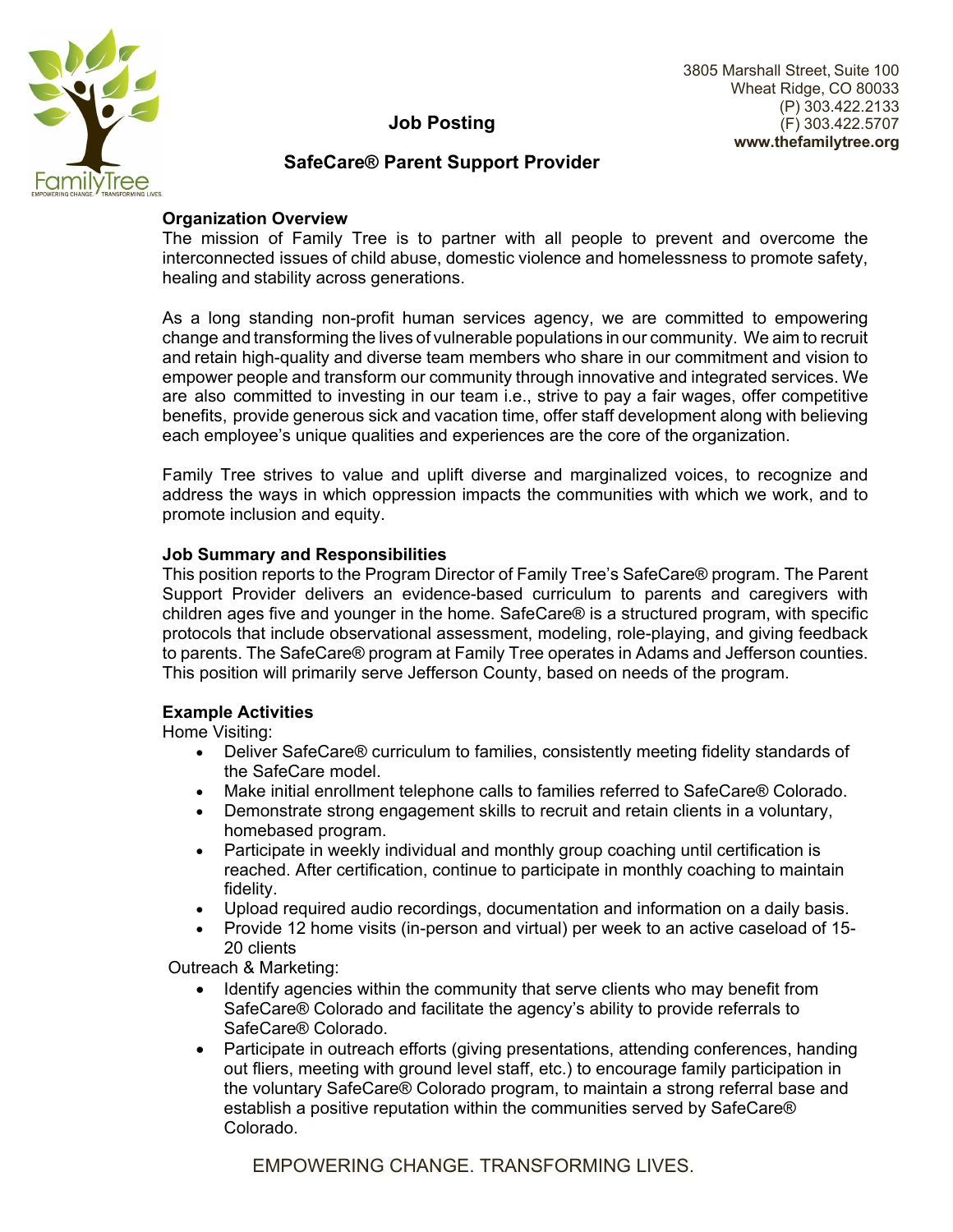Maintain regular contact with existing partnerships, as well as exploring new community connections.

#### **Required Skills**

- Ability to work from a strengths-based, client-centered, and inclusive approach
- Multilingual skills preferred, but not required
- Ability to build relationships with under-resourced, at-risk families
- Ability to build positive relationships with clients, community, and team
- Ability to think critically and make difficult decisions
- Ability to learn quickly, attend to details, and adapt well to change.
- Ability to be creative and flexible with service delivery, with the ability to maintain fidelity to the model.
- Strong computer skills; Word, Outlook and Salesforce or other web-based database system.

## **Preferred Education and Experience**

- Lived experience and/or professional experience working with vulnerable populations preferred
- Bachelor's degree preferred, AA degree in Early Childhood Education or related field and 1-3 years' experience in home visitation or direct services to families with young children; or a comparable mix of education, professional and lived experience.
- English/Spanish bilingual skills preferred (with increased pay differential if fluent)

## **Job Details**

**Location:** 3805 Marshall Street, Wheat Ridge, 80033 for office. Field-based work also required.

#### **Program:** SafeCare®

#### **Full/Part time Status:** Full-time

#### **Hourly Pay Rate:** \$22.10-\$26.52

The base salary range represents the low and high end of Family Tree's hiring range for this position. Actual salaries will vary depending on factors including but not limited to range of experience, years of experience. The range listed is just one component of Family Tree's total compensation package for employees.

**Benefits:** Medical, dental, vision, supplemental insurance, retirement plan and retirement plan match, employer paid long-term disability, EAP, wellness program, paid sick and vacation time **Travel Requirements:** Travel required around the Denver Metro area to attend home visits and off-site meetings.

**Schedule:** Flexible working primarily Monday-Friday and may include some evening hours. **Working Conditions:** This is a blended/hybrid remote/virtual and in-office work arrangement. Parent Support Providers go into homes that may not be ADA accessible, air- conditioned, etc. Parent Support Providers must have access to reliable transportation on a daily basis for home visits and various off-site meetings.

## **Equal Opportunities and Accommodations**

Family Tree is committed to building a workplace where inclusion is not only valued, but prioritized. We're proud to be an equal opportunity employer, seeking to create a welcoming and diverse environment. All qualified applicants will receive consideration for employment without regard to race, color, religion, gender, gender identity or expression, family status, marital status, sexual orientation, national origin, genetics, neuro-diversity, disability, age, or veteran status, or any other non-merit based or legally protected grounds.